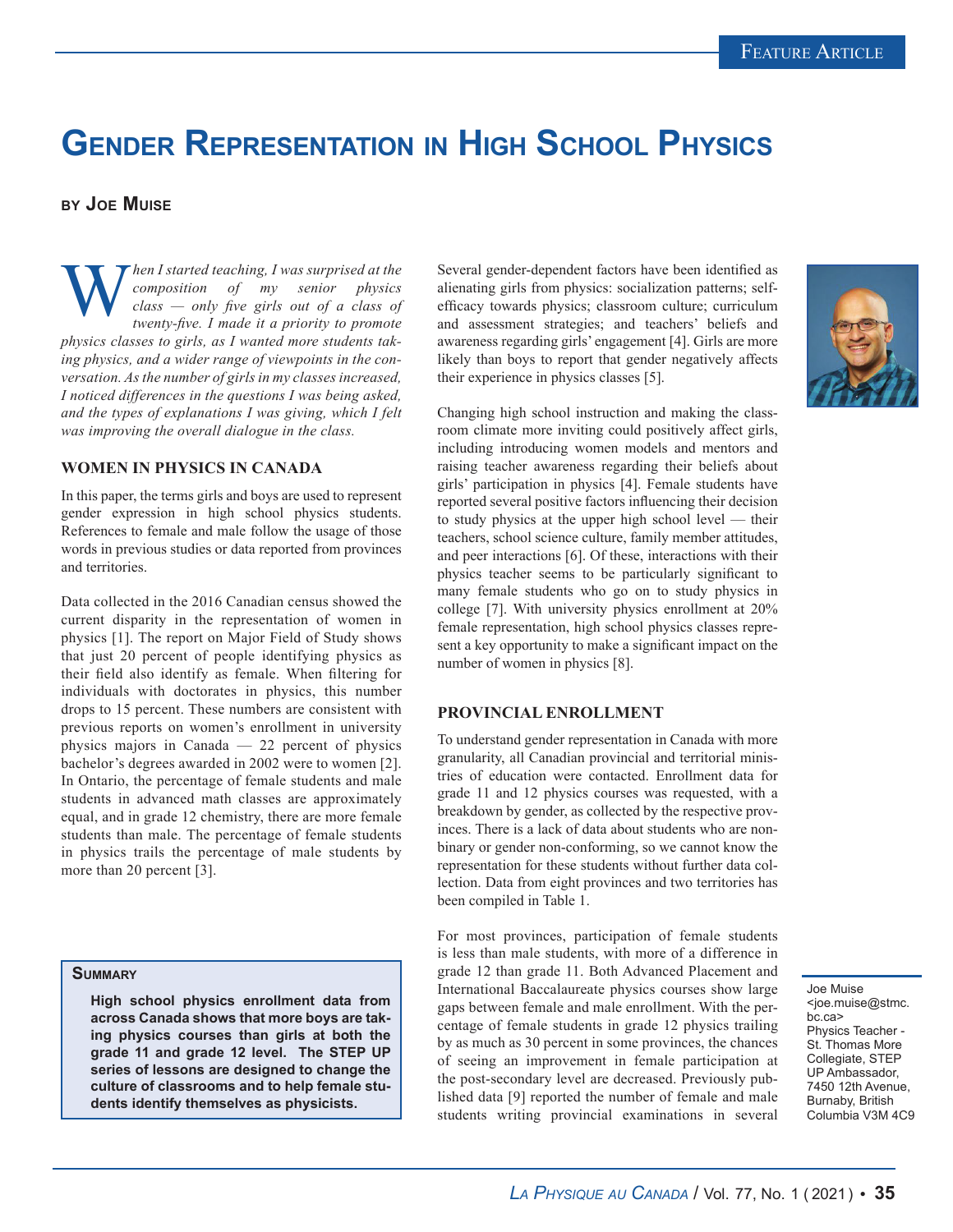# TABLE 1

The percentage of female students in physics courses at the grade 11 and 12 level for provinces and territories across the country. Jurisdictions with the female percentage less than 40% female at the grade 12 level are highlighted. Ontario's data is taken from previously published data [3]. Advanced Placement (AP) and International Baccalaureate (IB) courses data has been compiled from those provinces that provided information broken down by course (Alberta, British Columbia, Newfoundland, Nova Scotia and Saskatchewan).

| <b>PROVINCE</b>       | $%$ GRADE 11  | $%$ GRADE 12  |
|-----------------------|---------------|---------------|
|                       | <b>FEMALE</b> | <b>FEMALE</b> |
| Alberta               | 41.5%         | 36.1%         |
| British Columbia      | 42.7%         | 34.8%         |
| New Brunswick         | 51.0%         | 49.1%         |
| Newfoundland          | 40.3%         | 35.7%         |
| Northwest Territories | 46.7%         | 40.6%         |
| Nova Scotia           | $43.5\%$      | $40.1\%$      |
| Ontario               | 40%           | 34%           |
| Prince Edward Island  | $45.7\%$      | 39.7%         |
| Quebec                | 52.3%         | 48.3%         |
| Saskatchewan          | 52.4%         | 45.8%         |
| Yukon                 | $47.0\%$      | 38.4%         |
|                       |               |               |
| All AP Courses        |               | 38.3%         |
| All IB Courses        | 34%           | 31.9%         |

provinces. Some provinces have had modest gains in female participation, but the overall pattern is largely unchanged there are still fewer female students than male students in high school physics. Addressing this in high school is possible using a proven method to build equitable classrooms, increase female students' physics identity and raise awareness about bias in physics — STEP UP.

#### **STEP UP**

STEP UP (Supporting Teachers to Encourage the Pursuit of Undergraduate Physics) represents a powerful movement for high school physics teachers who are motivated to support and inspire girls [10]. The project has developed guidelines for teachers along with two lessons that directly deal with the issue of representation in physics.

The *Everyday Actions Guide* is designed to develop equitable classroom culture, providing teachers with a self-reflection questionnaire to help them consider how they interact with students, and if their work promotes inclusivity in their classroom. Teachers consider whether women are taking active roles in their classes, and whether they share girls' successes and capabilities with the students' families. These reflection prompts are supported with suggestions of how teachers can support students' aspirations through their conversations with them both within and outside of the classroom. The Guide further suggests inclusive practices for facilitating group work, lab activities and whole class discussions.

The *Careers in Physics Lesson* has students explore profiles of individuals with a degree in physics and identify goals that can be accomplished with a physics degree. Students are encouraged to assess their personal values and see how they match with the values of people already working in various careers, learning that physicists are in jobs that help others and the world around them. This is completed with the help of a 2 question survey and "profile matching matrix". Critically, students are tasked with developing a "Personal Career Profile" in which they envision themselves in a future, physics-enabled career.

The *Women in Physics Lesson* examines the conditions for women in physics, drawing on current statistics and research. The goal of the lesson is to help students reflect and think critically about the issues of underrepresentation in order to counteract bias, with a focus on gender. The lesson has students examine the conditions for women in physics, discuss gender issues with respect to famous physicists, and share personal experiences. This lesson relies on teachers facilitating whole class discussions about topics which are often considered uncomfortable, and steering the conversation toward how our culture and society are represented in the field of physics something that is not regularly discussed in Canadian physics curricula. This lesson provides discussion guidelines to help build inclusive classroom culture and enable vulnerable conversations.

The STEP UP lessons have been examined by researchers in a pilot and quasi-experimental study in the United States and are linked to improvement in students' belief in a future physics career. The STEP UP *Careers in Physics* lesson has been shown to communicate the utility of a physics degree to students [11], with girls showing higher gains in perceived utility of a physics career [12]. Teachers play an important role in getting students to see themselves as a 'physics person' [7], and both STEP UP lessons are designed to help girls develop their physics identity.

The STEP UP lesson sequence addresses the recommendations that education systems "create public awareness of gender